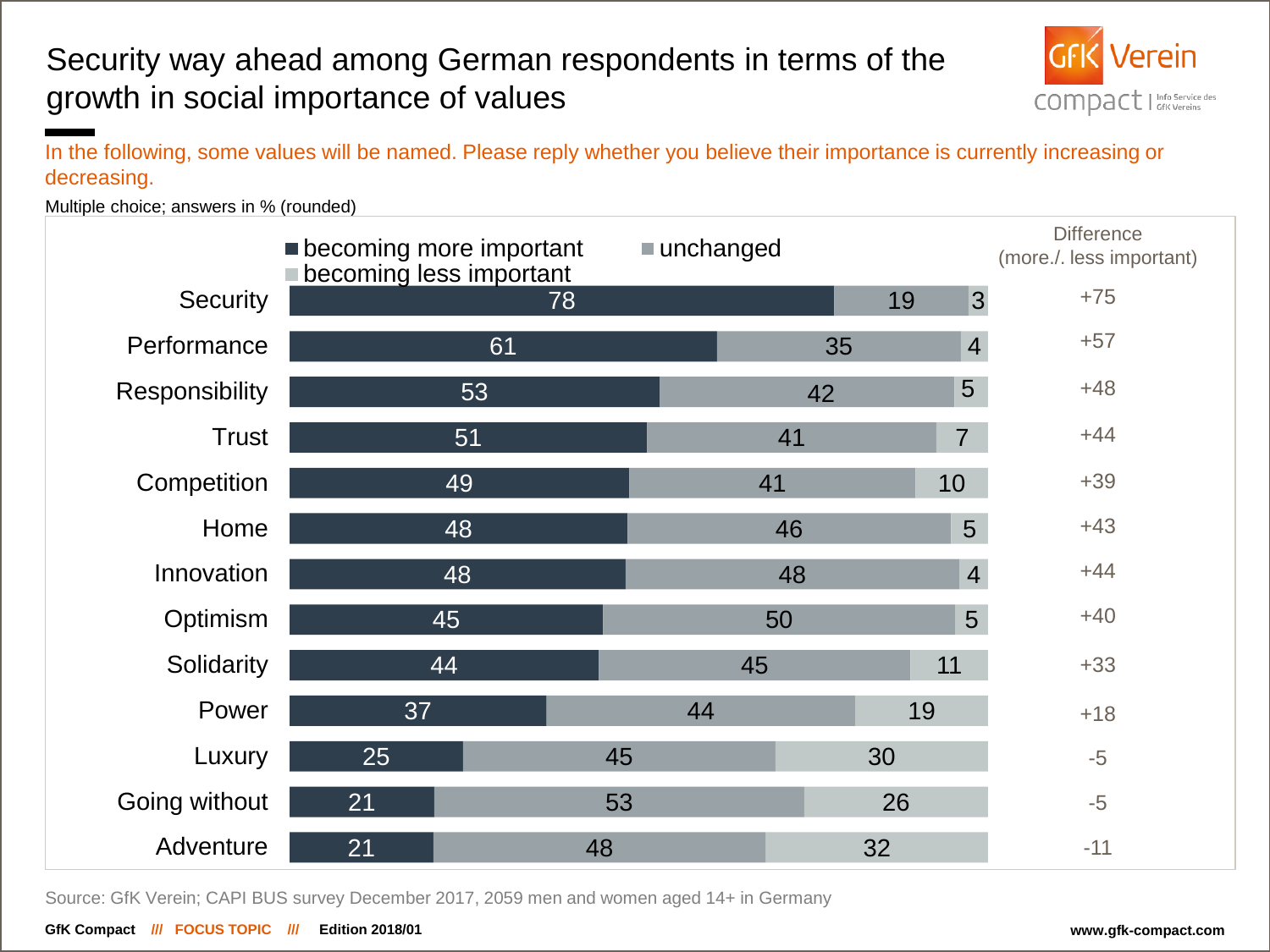Competition and power have increased in importance the most, while home and trust have recorded the biggest losses versus the previous year



In the following, some values will be named. Please reply whether you believe their importance is currently increasing or decreasing.

Multiple choice; answers in % (rounded)

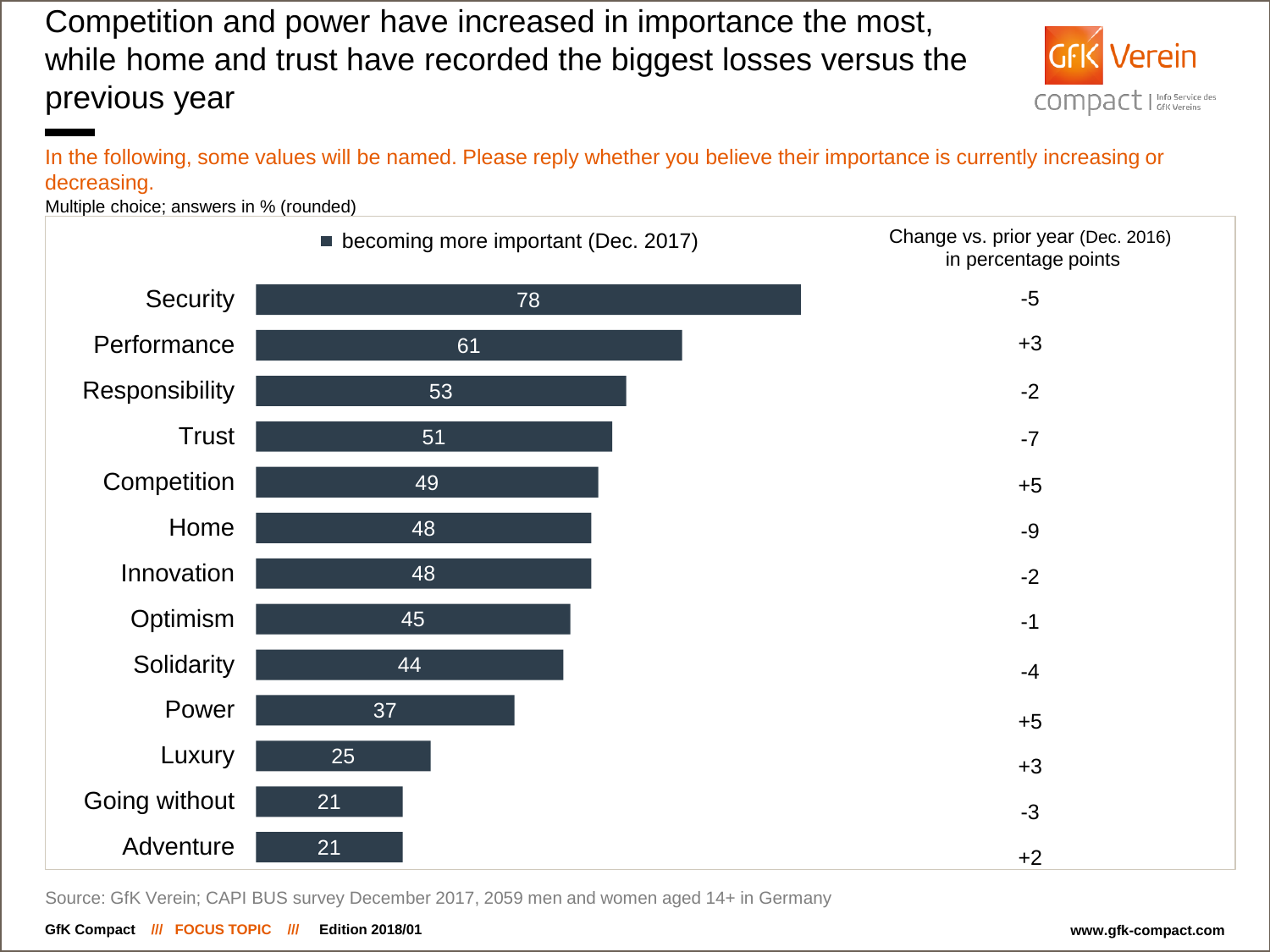Personal relevance: Security remains the value with largest increase in importance; home and trust follow just behind



#### Comparison between general and personal relevance of values

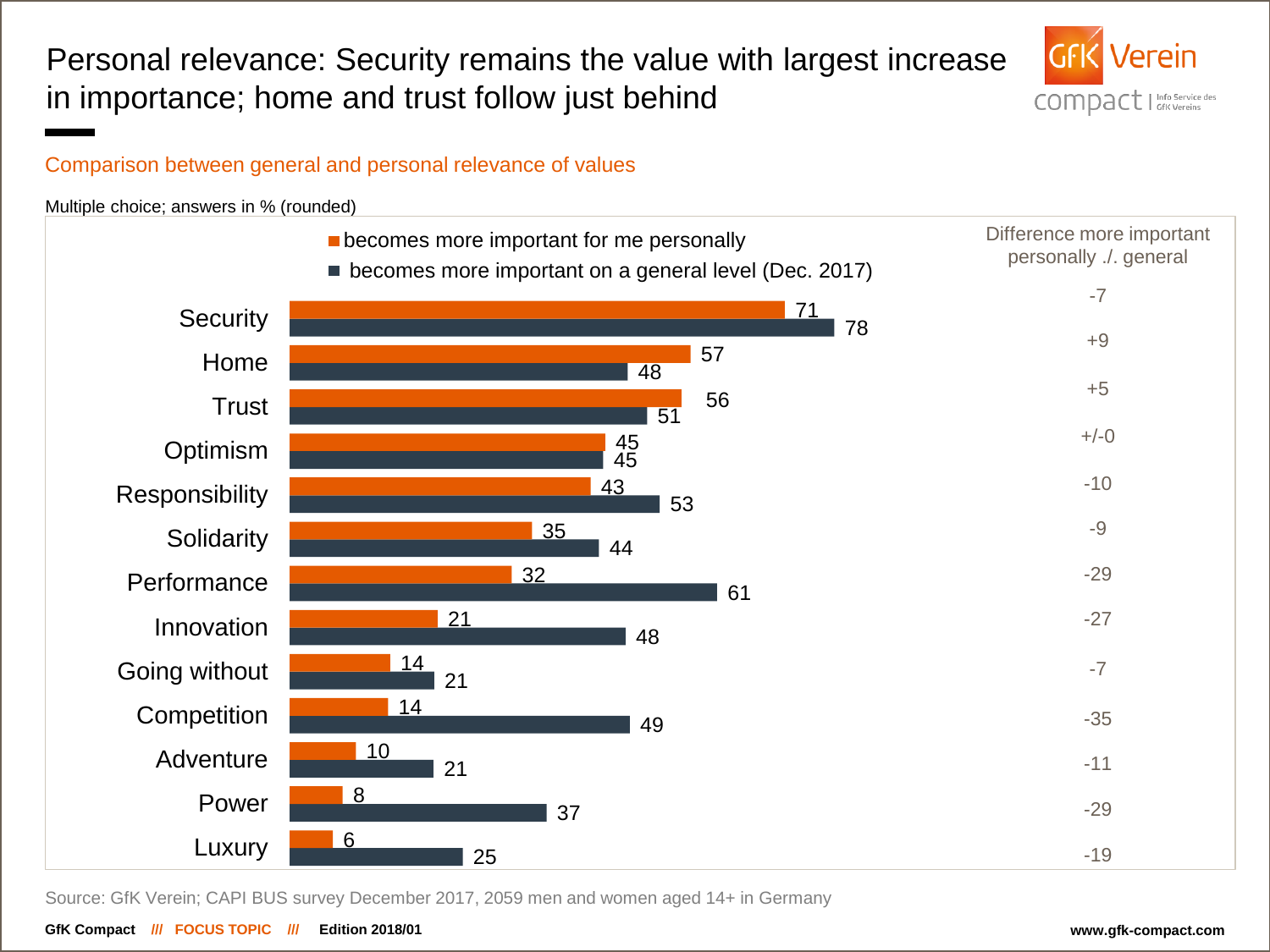### Increases in importance vary greatly with age, but security is number one for all groups



In the following, some values will be named. Please reply whether you believe their importance is currently increasing or decreasing **for you personally.**

Multiple choice; answers in % (rounded)

| Share:<br>"values becoming more<br>important for me" | Total | Aged 14-24 | Aged 25-34 | Aged 35-49 | Aged 50-64 | Aged $65+$ |
|------------------------------------------------------|-------|------------|------------|------------|------------|------------|
| Base (number of persons)                             | 2059  | 289        | 282        | 475        | 501        | 513        |
| Security                                             | 71%   | 57%        | 71%        | 73%        | 76%        | 72%        |
| Home                                                 | 57%   | 43%        | 58%        | 57%        | 61%        | 63%        |
| <b>Trust</b>                                         | 56%   | 52%        | 56%        | 57%        | 58%        | 56%        |
| Optimism                                             | 45%   | 45%        | 48%        | 49%        | 46%        | 40%        |
| Responsibility                                       | 43%   | 52%        | 57%        | 52%        | 36%        | 29%        |
| Solidarity                                           | 35%   | 37%        | 31%        | 35%        | 35%        | 35%        |
| Performance                                          | 32%   | 50%        | 47%        | 43%        | 22%        | 13%        |
| Innovation                                           | 21%   | 27%        | 32%        | 27%        | 19%        | 9%         |
| Going without                                        | 14%   | 10%        | 13%        | 17%        | 14%        | 17%        |
| Competition                                          | 14%   | 19%        | 21%        | 18%        | 12%        | 6%         |
| Adventure                                            | 10%   | 24%        | 12%        | 9%         | 7%         | 4%         |
| Power                                                | 8%    | 11%        | 11%        | 9%         | 5%         | 6%         |
| Luxury                                               | 6%    | 14%        | 8%         | 6%         | 4%         | 4%         |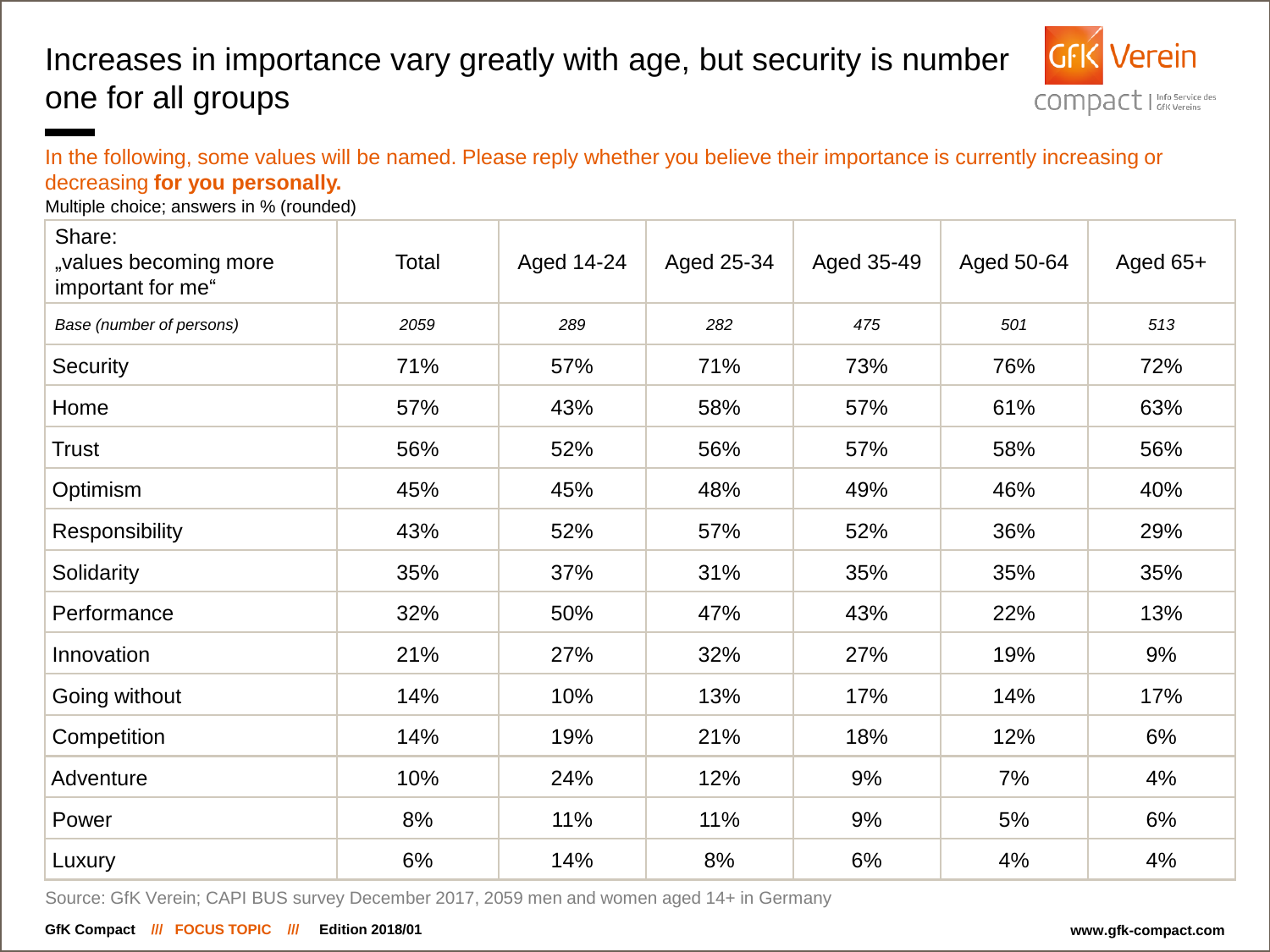

# **Download, Background information**

**GfK Compact /// FOCUS TOPIC /// Edition 2018/01 www.gfk-compact.com**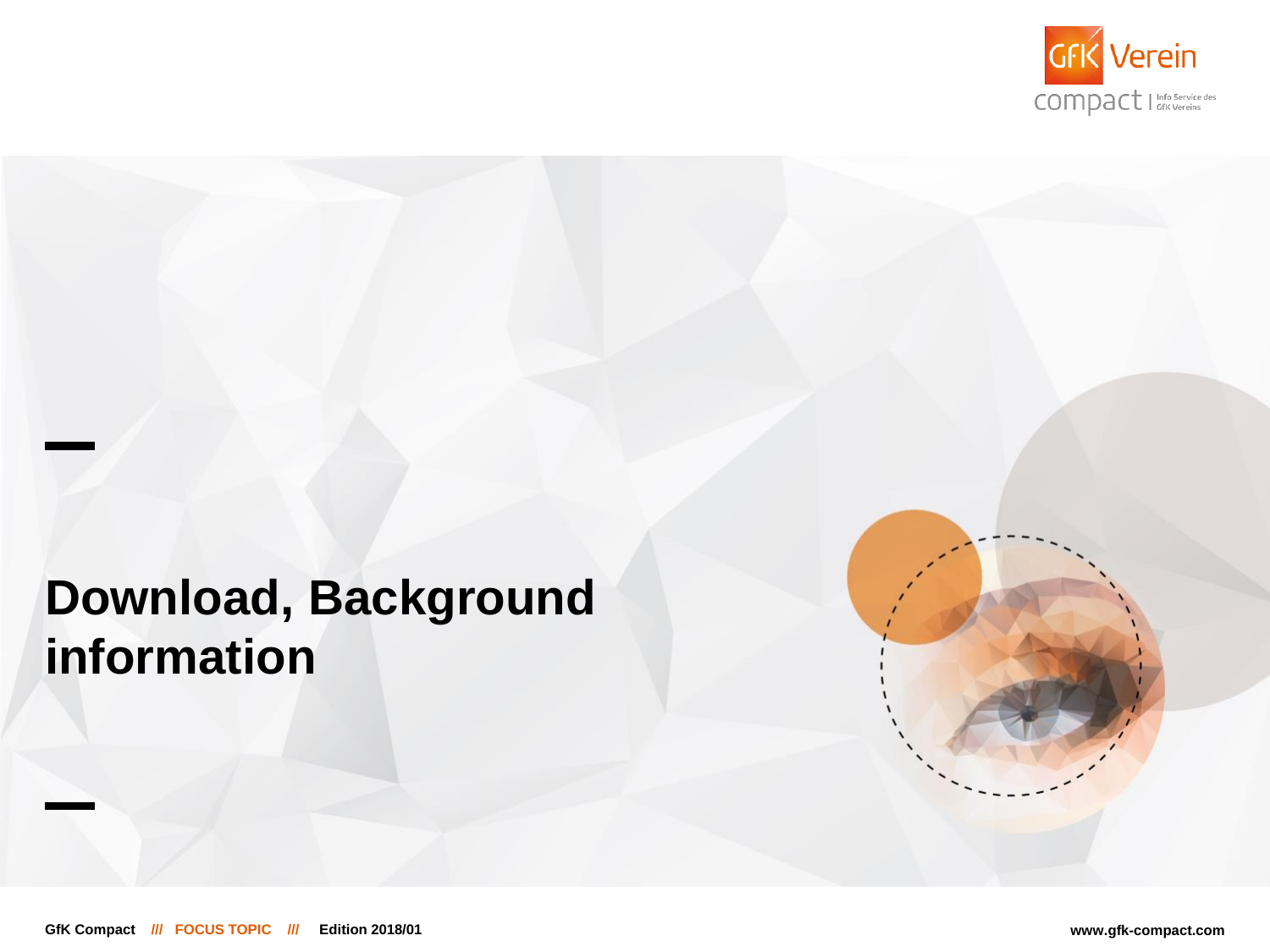### Survey description



### Method

| Source:        | <b>GfK Verein / GfK Compact</b>              |
|----------------|----------------------------------------------|
| Method:        | GfK Classic BUS (CAPI), face to face-survey  |
| Survey period: | December 2017                                |
| Target group:  | General population aged 14+ (representative) |
| Sample size:   | $N = 2059$ people                            |
| of which:      |                                              |
| men            | $n = 1009$                                   |
| women          | $n = 1050$                                   |
| aged $14 - 24$ | $n = 289$                                    |
| aged $25 - 34$ | $n = 282$                                    |
| aged $35 - 49$ | $n = 475$                                    |
| aged $50 - 64$ | $n = 501$                                    |
| aged $65+$     | $n = 513$                                    |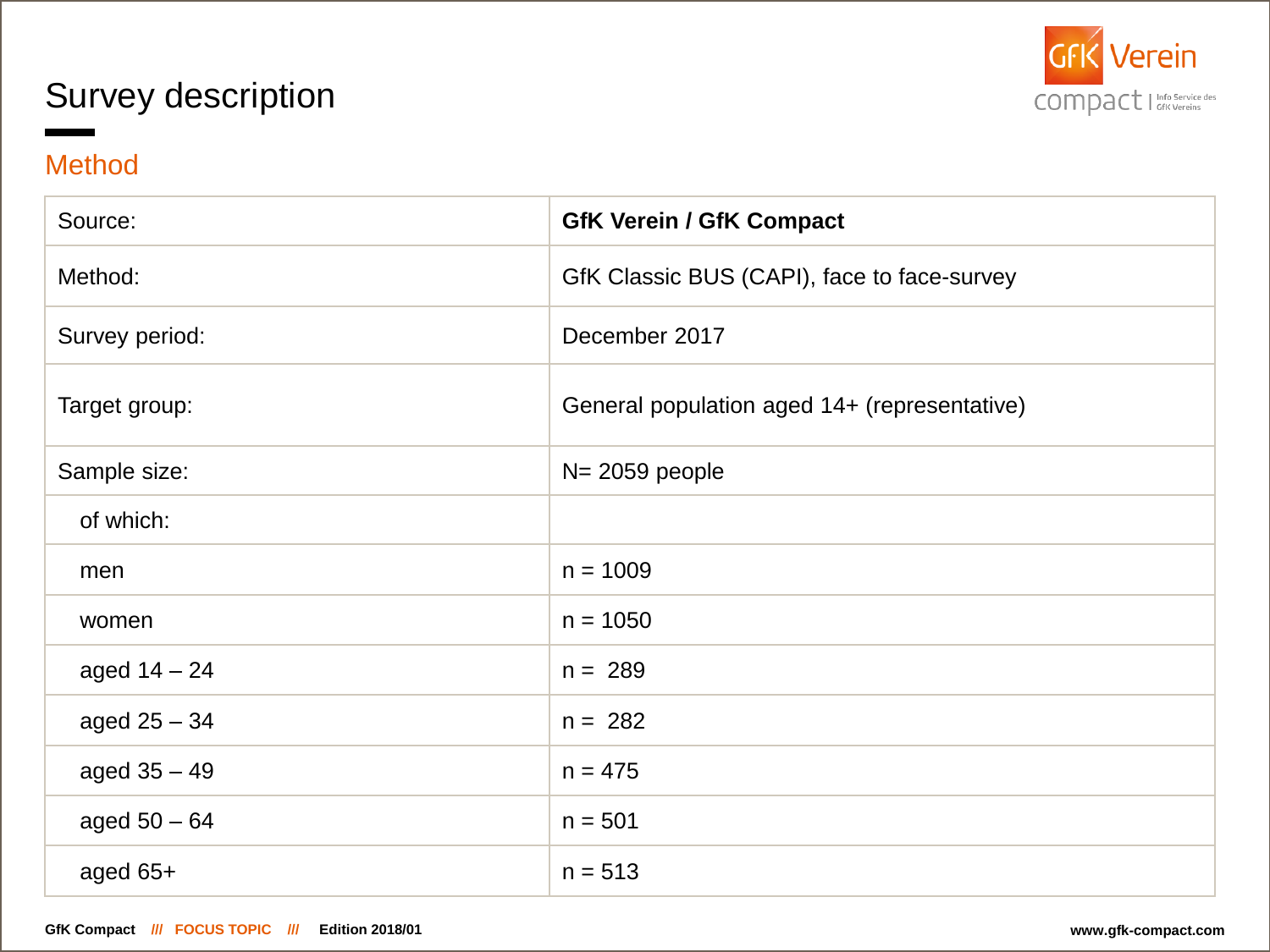### Personal relevance: Social values clearly more frequently mentioned than ,non-social' values



In the following, some values will be named. Please reply whether you believe their importance is currently increasing or decreasing **for you personally**.

Multiple choice; answers in % (rounded), (possible deviations from 100% due to rounding)

| $-$ boodining more important $-$ anonanged $-$ boodining rood important |                  |    |    |    |    |    |                |
|-------------------------------------------------------------------------|------------------|----|----|----|----|----|----------------|
| Security                                                                |                  |    | 71 |    |    | 28 |                |
| Home                                                                    |                  | 57 |    |    | 41 |    |                |
| <b>Trust</b>                                                            |                  | 56 |    |    |    | 43 |                |
| Optimism                                                                |                  | 45 |    |    | 53 |    |                |
| Responsibility                                                          |                  | 43 |    |    | 53 |    | $\overline{4}$ |
| Solidarity                                                              |                  | 35 |    |    | 61 |    | 5              |
| Performance                                                             | 32               |    |    | 51 |    | 17 |                |
| Innovation                                                              | 21               |    |    | 62 |    | 17 |                |
| Going without                                                           | 14               |    |    | 67 |    | 18 |                |
| Competition                                                             | 14               |    | 50 |    |    | 36 |                |
| Adventure                                                               | 10               | 40 |    |    | 51 |    |                |
| Power                                                                   | 8                | 40 |    |    | 52 |    |                |
| Luxury                                                                  | $6 \overline{6}$ | 43 |    |    | 50 |    |                |

 $\blacksquare$  becoming more important  $\blacksquare$  unchanged  $\blacksquare$  becoming less important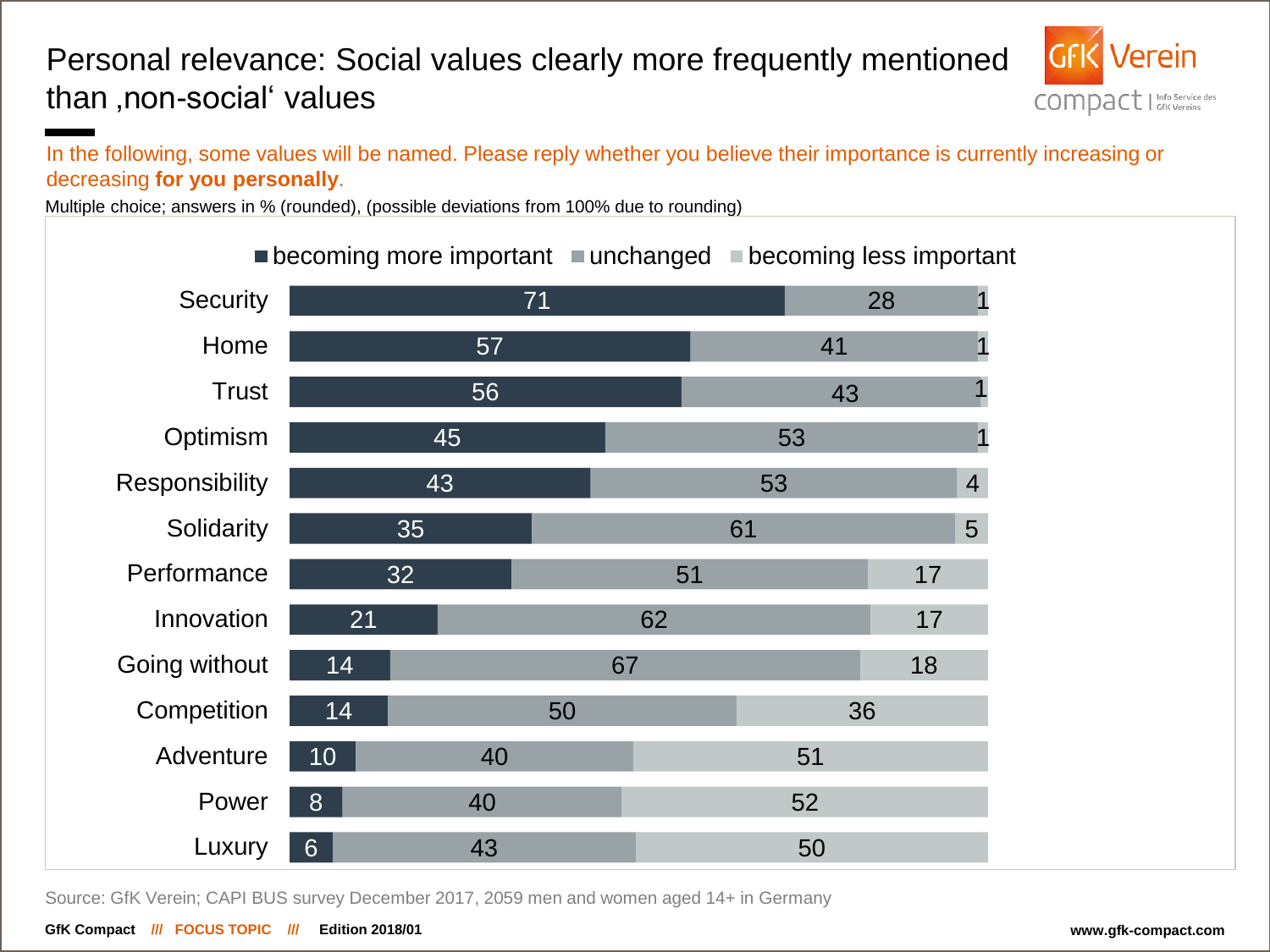### Especially the importance of home, luxury and security will increase less strongly in comparison with the previous year



#### In the following, some values will be named. Please reply whether you believe their importance is currently increasing or decreasing **for you personally**.

Multiple choice; answers in % (rounded)